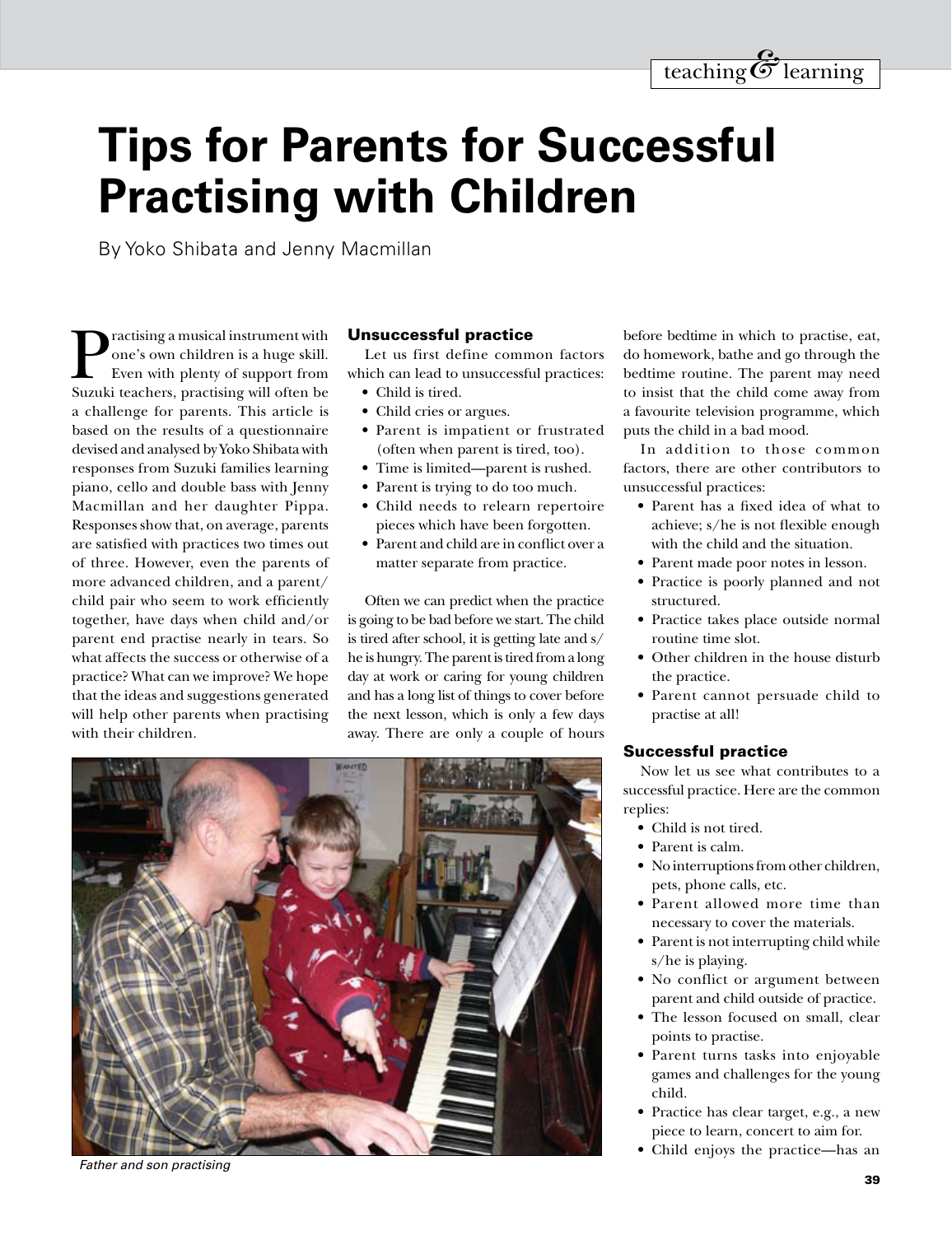audience of soft toys, feels s/he is playing games rather than doing tasks, is offered edible rewards or stickers for achievement. Practise ends on a high note with a favourite piece or playing a duet.

- • Child is satisfied with achievement, having coloured or ticked several boxes on chart.
- • Parent remembers to praise, praise, praise the child!

Here are some children's views of what is a successful practice:

- I'm not shouted at.
- I've had some food first—I feel irritable when I am hungry.
- I'm so bored that practising is the best option.
- • I get a reward like a chocolate bar at the end of the practice.
- I have some control or choices.
- There is a structure.
- There is some agreement with my mum what to practise.

For a successful practice, both parent and child need to be well rested and fed; they are not arguing with each other; the parent is prepared for the practice (equipped with well-written notes from lessons, having figured out in advance how to turn tasks into manageable chunks or into games or challenges, and with charts or rewards to hand); and parent is staying calm and remembering to praise the child.



It is important for parents to be in the right frame of mind, anticipating their child's needs, identifying what may potentially go wrong, and trying to eliminate those factors. This includes, for example, not practising during their child's favourite television programme. On the other hand, this can be used positively—try to finish the practice before the favoured television programme (or other activity) so the reward is to watch the favourite programme. It is also helpful to practise in the morning when children are fresh, rather than after school when they and parents are often tired.

Parents can use their imagination to find new ways of practising so it is not the same every day. Variety prevents boredom from setting in. All children are different, as has been noted by parents who have more than one child. What suits one child may not suit a sibling. Ideally, parents provide both flexibility and focus in the practice. It is up to the parents to make practices successful and enjoyable. The good news is that each parent is not alone with this challenge—and even Suzuki teachers have the same problems with their own children.

Here is a description of how Jenny used to practise with her three children when they were young. This shows the importance of regularity, of allowing more time than necessary, and having some fun time so that children will want to practise the next day too:

*The critical point is that we always did two piano practices a day (except on those few occasions when we went out for the day, when I felt we were too tired and it would be counter-productive to try to practise in the evening). While the children were at primary school (age five to 11) I allowed 40 minutes for each child for a 30-minute piano practice before school (starting at 6:30 a.m., 7:10 a.m. and 7:50 a.m.). In the evening they would each do a good 10 minute practice (which was more relaxed, and often extended to 15 minutes)*—*just scales, once through newest piece, plus duets or jazzy piece. I was delighted if two out of three of our 30-minute practices were "good."*

# Strategies to make practice more successful

Strategies vary according to the age of the child. However, some strategies work for **all ages of children:**

- Charts to tick, to add stickers to, or to colour
- Immediate rewards—ticks in boxes, stickers, paper chain or chocolate buttons, awarded according to length of practice or for each completed task
- • Collective rewards—stickers and ticks turn into bigger rewards—small toys, family outing, pocket money
- • Light a candle for the duration of the practice—a reward when the candle has burnt down.
- • Child knows what is to be covered during the practice session.
- • Targets/incentives—concert, wanting to surprise or impress the teacher
- • Praise, praise, praise—everyone responds more positively to a suggestion for improvement after receiving praise.
- • Encourage child: "Do you remember two weeks ago you couldn't play this bit at all? Now it sounds lovely!"
- Make child laugh—from a silly intentional mistake by parent, a joke, stuffed animal, spontaneous cuddle, followed by tickles.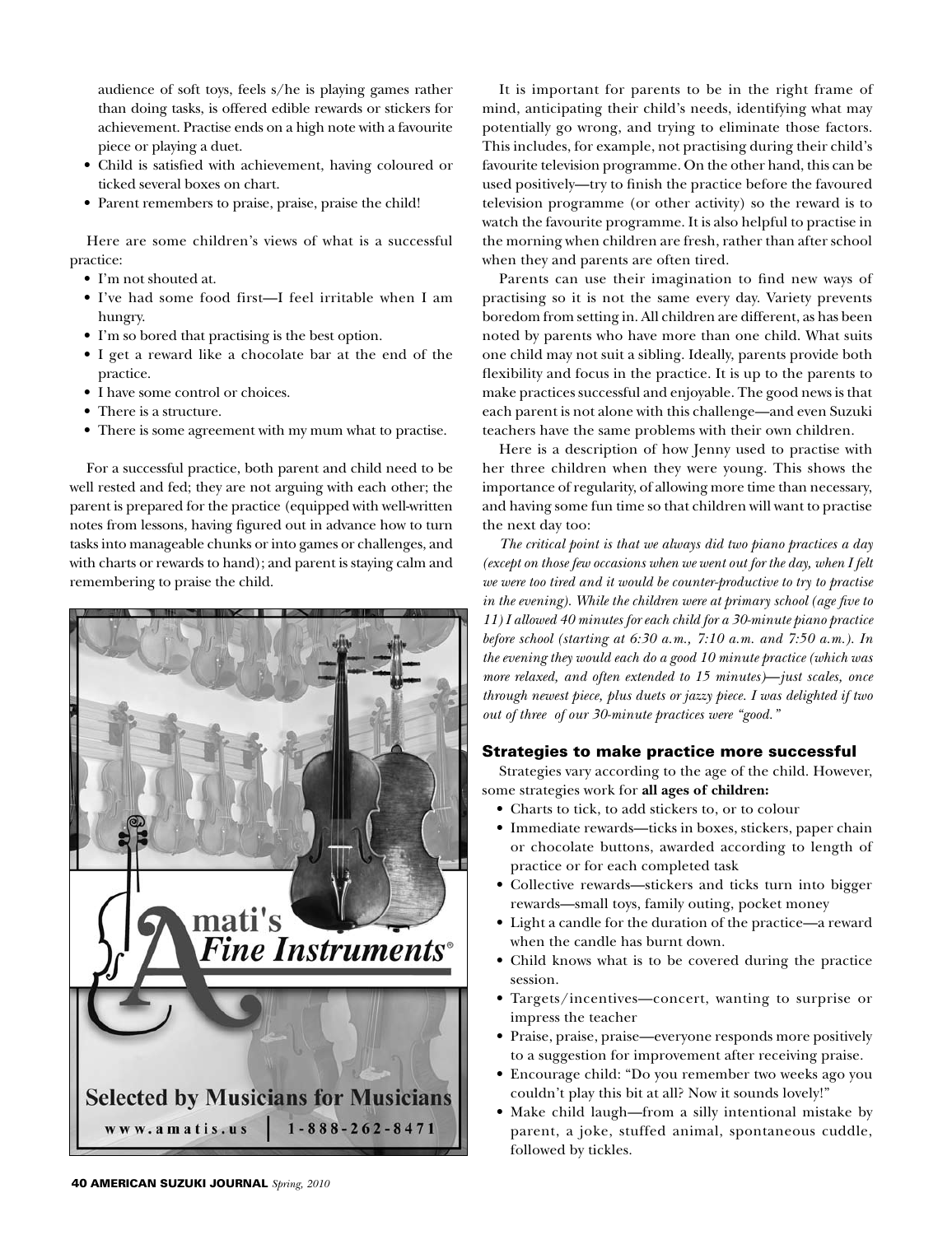- At beginning of practice, tell child some good news—grandparents coming to visit, an exciting project, plans for birthday celebration or family outing, etc.
- Play duets with child.

With **younger children**, practices need to be presented as fun activities which children want to come back to. Focus during a practice is more important than the length of a practice.

- • Tasks are presented as games or challenges.
- Use of props such as cuddly toys, puzzles, dice, even a timer
- • Add a piece to a jigsaw, colour part of a picture or do a dot-to-dot for every ten repetitions of a small assignment.
- • Count down towards zero for repetitions; this heightens concentration.
- • Child plays to audience (favourite toys, siblings, visiting friends or relatives).
- • Parent plays piece badly and child teaches parent.
- Invent and sing silly words to the piece.
- • Child is involved in story line or role play—child plays music while parent tells the story, or child pretends to be his/her favourite character playing a piece.

With **older children**, it is not so much a question of whether the child practises so much as when, how and what to practise.

- • Offer some choices in practice, not necessarily what is covered, but the order in which things are covered, or how they are practised, or lucky dip box for review
- Record lessons. Then review and assess them.
- Play games such as swapping hands, improvising.

# Helpful ideas from Suzuki Families

Here is a list of ideas and suggestions from Suzuki families. Perhaps you could try one when you need variety for the next practice session.

# **Charts**

Your teacher may have a selection of charts for parents and children to use.

- Practice chart to indicate what is to be covered and what has been covered
- Practice chart to indicate child has done the practice (for collective rewards)
- Review chart for past repertoire
- • Attitude chart—a sticker or tick for a cheerful practice
- Triangle chart for each practice point (see illustration). On first day, practise assignment until successful once, then colour circle at top of triangle. On second day, practise assignment until successful twice, and then colour the two circles on second row of triangle. Continue daily for seven days. The assignment should be very short and very specific, e.g., play Twinkle Variation One with finger four stroking well, or play the two notes of a slur strong-soft.

See www.jennymacmillan.co.uk for a selection of practice charts.

#### **Recordings**

In addition to daily listening to Suzuki repertoire:



*Triangle chart*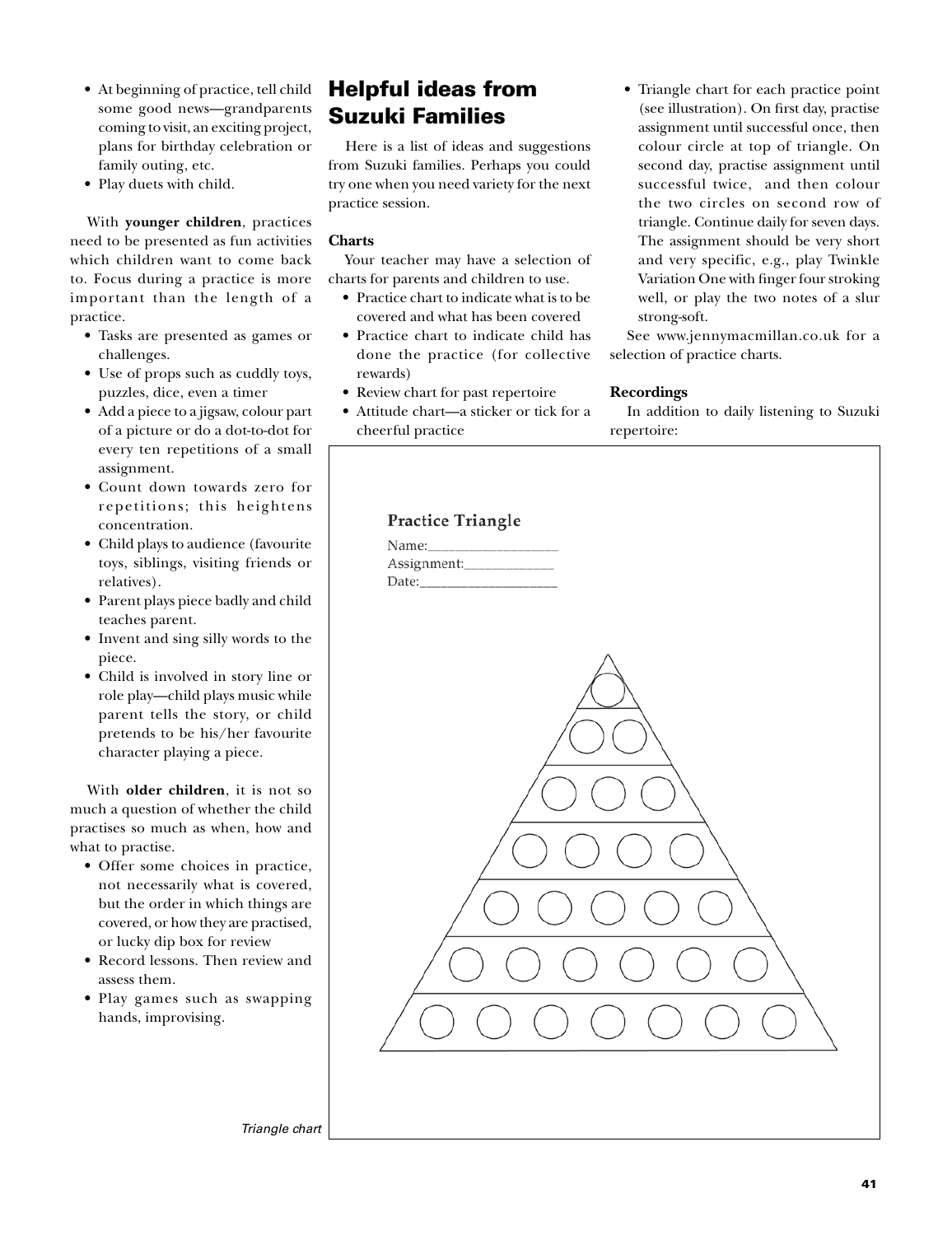

*Pippa teaching Lisa with Yoko taking notes*

- Play along with recordings of the Suzuki repertoire, sometimes one hand alone, sometimes hands together.
- • Listen to a piece played by different performers.
- Listen to the original music from which the piece was adapted to the instrument.
- • Listen to the piece played on other instruments.
- Parent shows child how much s/ he enjoys listening to the piece, or playing or singing it, especially if child is reluctant to practise it.

# **Fun playing/practising**

These ideas are good for well-known repertoire pieces:

- • Play blindfolded or with eyes closed or in a darkened room.
- • Play with crossed hands.
- • Play in the style of an animal or a favourite character.
- Parent and child play together in different ways: each play one hand of a piece; child plays hands together and parent 'accompanies' with one hand; play duet arrangement, parent accompanies on another instrument.
- "Funny dip" cards describing how to play a piece, such as slow as a snail, fast as a cheetah, loud as an elephant

stomping, quiet as a little mouse

- Play a piece in different keys.
- Play a tune written in a major key in a minor key.

# Tools and ideas

Further suggestions to aid practice:

- • Multi-sensory learning—dancing with the music in order to feel the beat, visualising music with an appropriate picture or photo
- • Colour note heads on score to show different dynamics.
- Treasure hunt—Find a raisin or chocolate button for each task completed.
- • Abacus for number of repetitions
- • Play with different rhythms: dotted, triplets, in the rhythm of a Twinkle variation.
- • Play with different articulations—play a legato phrase staccato or double staccato.
- • Competition to complete three (or other number) consecutive repetitions of a study point. Child always starts first, so s/he has a chance to win without cheating; if s/he makes a mistake, parent needs to make a smudge, so both start counting from one again.
- • Parent challenges child to make bigger or softer sound (child nearly always wins).

• Follow child's interests: e.g., Football Suzuki – if the task is to play a phrase with perfect legato, child has to play it legato for his team to score a goal, but parent's team scores if there is a gap in the legato. It helps if the parent can do this in a very lively manner, imitating a sports commentator!

# Other useful comments

- Notes from lessons: Write down clearly how many repetitions child promised teacher to do.
- • Keep up with review. If child needs to re-learn an old repertoire piece, the practice tends to be unsuccessful and/or unhappy.
- If practice time is limited for any reason, focus only on the points made in the lesson.
- • Children get frustrated when asked to stop in the middle of a piece. Agree in advance either to repeat short assignments or to play through the piece, or one followed by the other.
- If dealing with many pieces hands separately, don't try to do entire pieces—better to do, for example, left hand only for one particular line or even only one or two bars of Alberti bass (but really well); or right hand only of one or two phrases, but with very good singing sound and beautifully shaped dynamics.
- • Video child playing a concert piece and watch it together; both make comments. Praise one good point, then suggest one point for improvement. It is especially important for child to say what s/ he wants to improve; the point for improvement is written on a flash card and applied next time the piece is played.
- Parents take lessons from the teacher on the Suzuki repertoire and/or know each piece of music in advance of child's learning it (child's study points, difficult fingering, new techniques, etc.).
- • Cover the most important piece first; if you don't get to the end of the list, try not to feel bad about it. There is always tomorrow; remember next day to start with the piece that didn't get done.
- • No need always to start with a scale